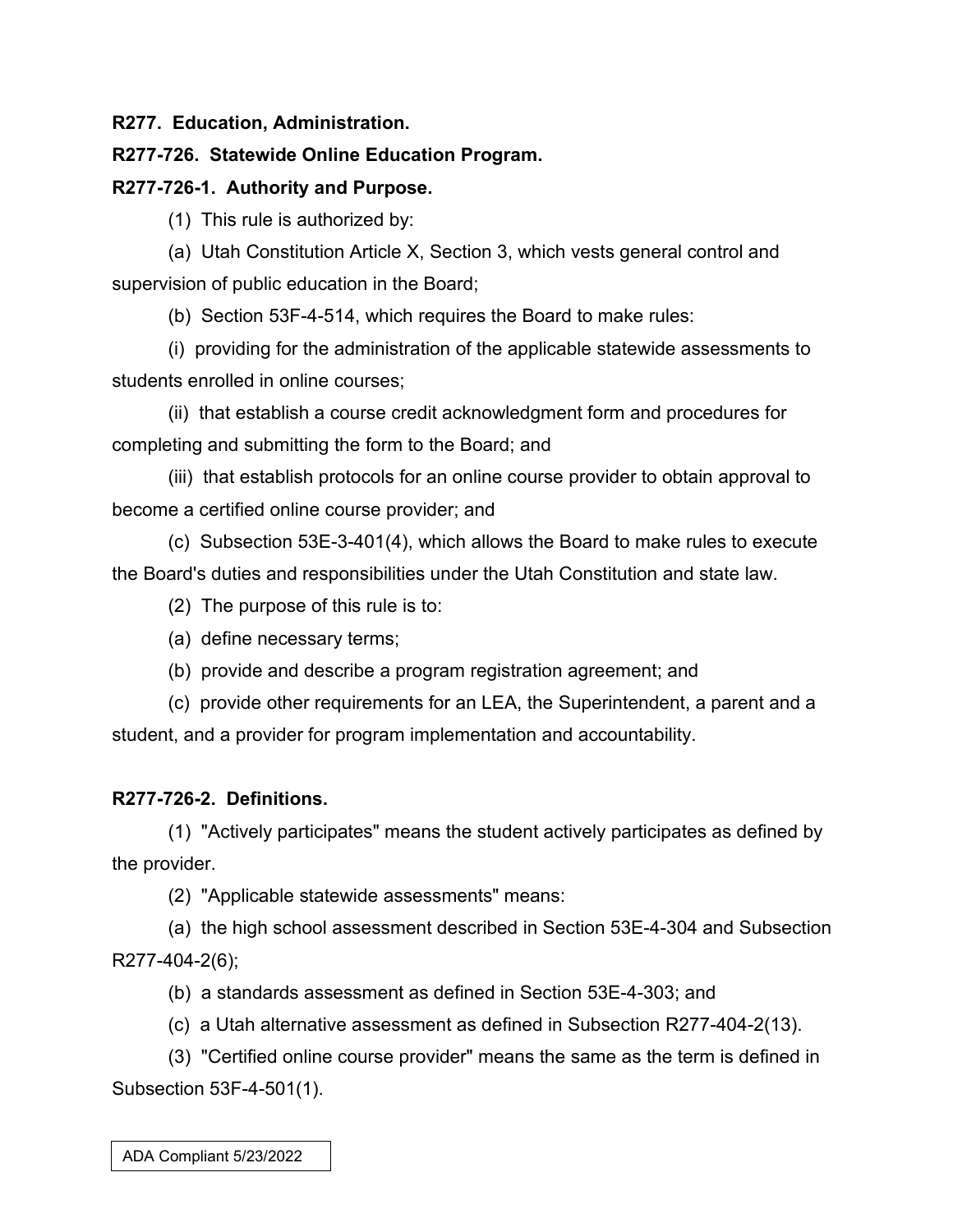(4) "Course completion" means that a student has completed a course with a passing grade and the provider has transmitted the grade and credit to the primary LEA of enrollment.

(5)(a) "Course Credit Acknowledgment" or "CCA" means an agreement and registration record using the Statewide Online Education Program application provided by the Superintendent.

(b) Except as provided in Subsection 53F-4-508(3)(h), the CCA shall be signed by the designee of the primary school of enrollment, and the qualified provider.

(6)(a) "Eligible student" means a student enrolled in grades 6-12 in a secondary environment in a course that:

(i) is offered by a public school; and

(ii) provides the student the opportunity to complete middle school requirements or earn high school graduation credit.

(b) "Eligible student" does not include a student enrolled in an adult education program.

(7) "Enrollment confirmation" means the student initially registered and actively participated, as defined under Subsection(1).

(8)(a) "Executed CCA" means a CCA that has been executed pursuant to Subsection 53F-4-508(3) and received by the Superintendent.

(b) Following enrollment confirmation and participation, Superintendent directs funds to the provider, consistent with Sections 53F-4-505 through 53F-4-507.

(9) "LEA" includes, for purposes of this rule, the Utah Schools for the Deaf and the Blind.

(10) "Online course" means a course of instruction offered through the Statewide Online Education Program.

(11) "Online course payment" means the amount withheld from a student's primary LEA and disbursed or otherwise paid to the designated provider following satisfaction of the requirements of the law, and as directed in Subsection 53F-4-507(2).

(12) "Online course provider" or "provider" means:

(a) a school district school with an approved application described in Subsection R277-726-3(1)(a);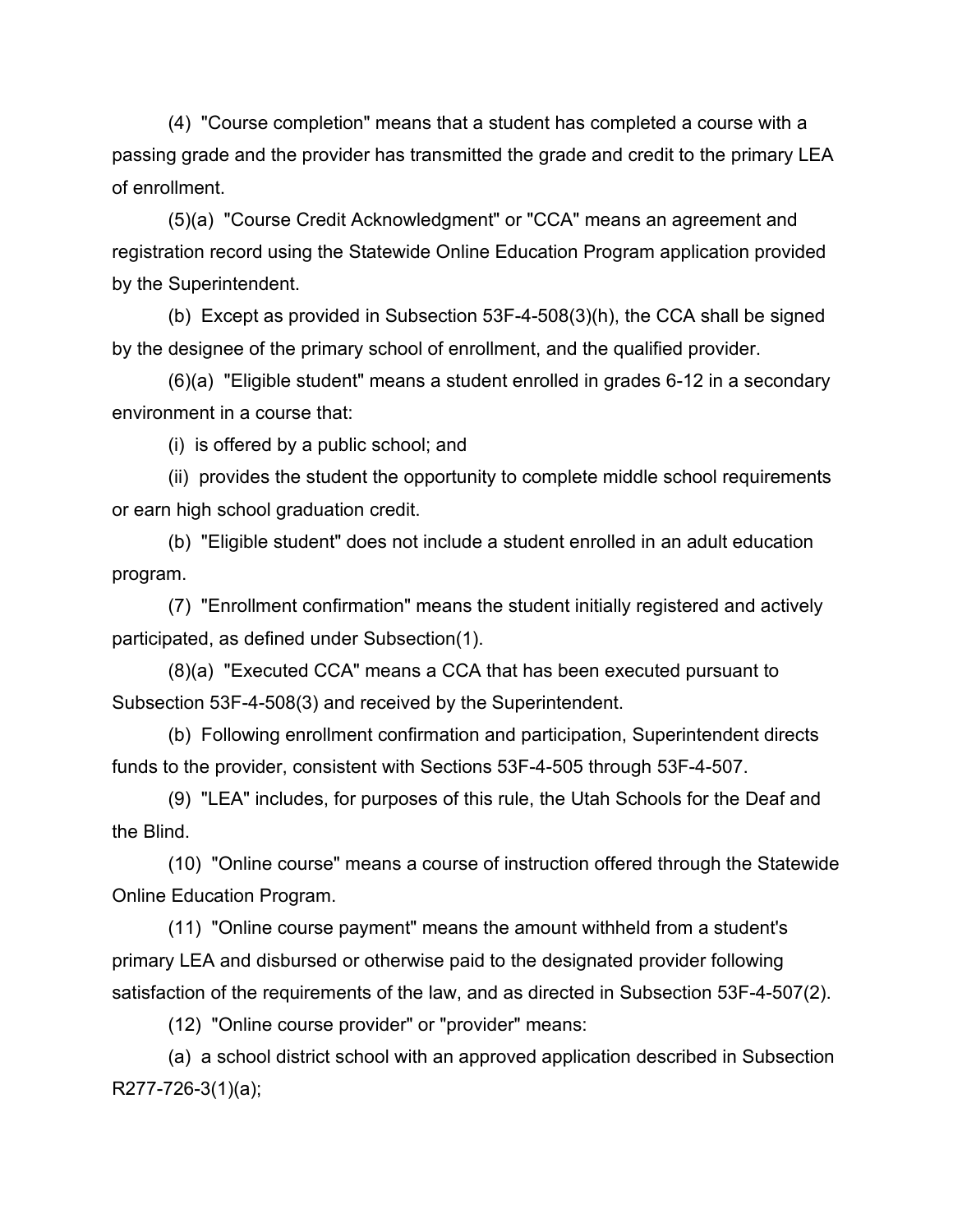(b) a charter school with an approved application described in Subsection R277- 726-3(1)(a);

(c) an LEA program created to serve Utah students in grades 7-12 online with an approved application described in Subsection R277-726-3(1)(a); or

(d) a program of an institution of higher education described in Subsection 53F-4-504(3) with an approved application described in Subsection R277-726-3(1)(b).

(13) "Primary LEA of enrollment" means the LEA in which an eligible student is enrolled for courses other than online courses offered through the Statewide Online Education Program, and which reports the student to be in regular membership, and special education membership, if applicable.

(14) "Primary school of enrollment" means:

(a) a student's school of record within a primary LEA of enrollment; and

(b) the school that maintains the student's cumulative file, enrollment information, and transcript for purposes of high school graduation.

(15) "Resident school" means the district school within whose attendance boundaries the student's custodial parent or legal guardian resides.

(16) "Section 504" means Section 504 of the Rehabilitation Act of 1973, 29 U.S.C. 794.

(17) "Standard of active participation" means the measure of student engagement that is used by the certified online course provider to count a student as in attendance for a course.

(18) "Statewide Online Education Program" or "program" means courses offered to students under Title 53F, Chapter 4, Part 5, Statewide Online Education Program Act.

(19) "Teacher of record" means the teacher who is employed by a provider and to whom students are assigned for purposes of reporting and data submissions to the Superintendent in accordance with Section R277-484-3.

(20) "Underenrolled student" means a student with less than a full course load, as defined by the LEA, during the regular school day at the student's primary school of enrollment.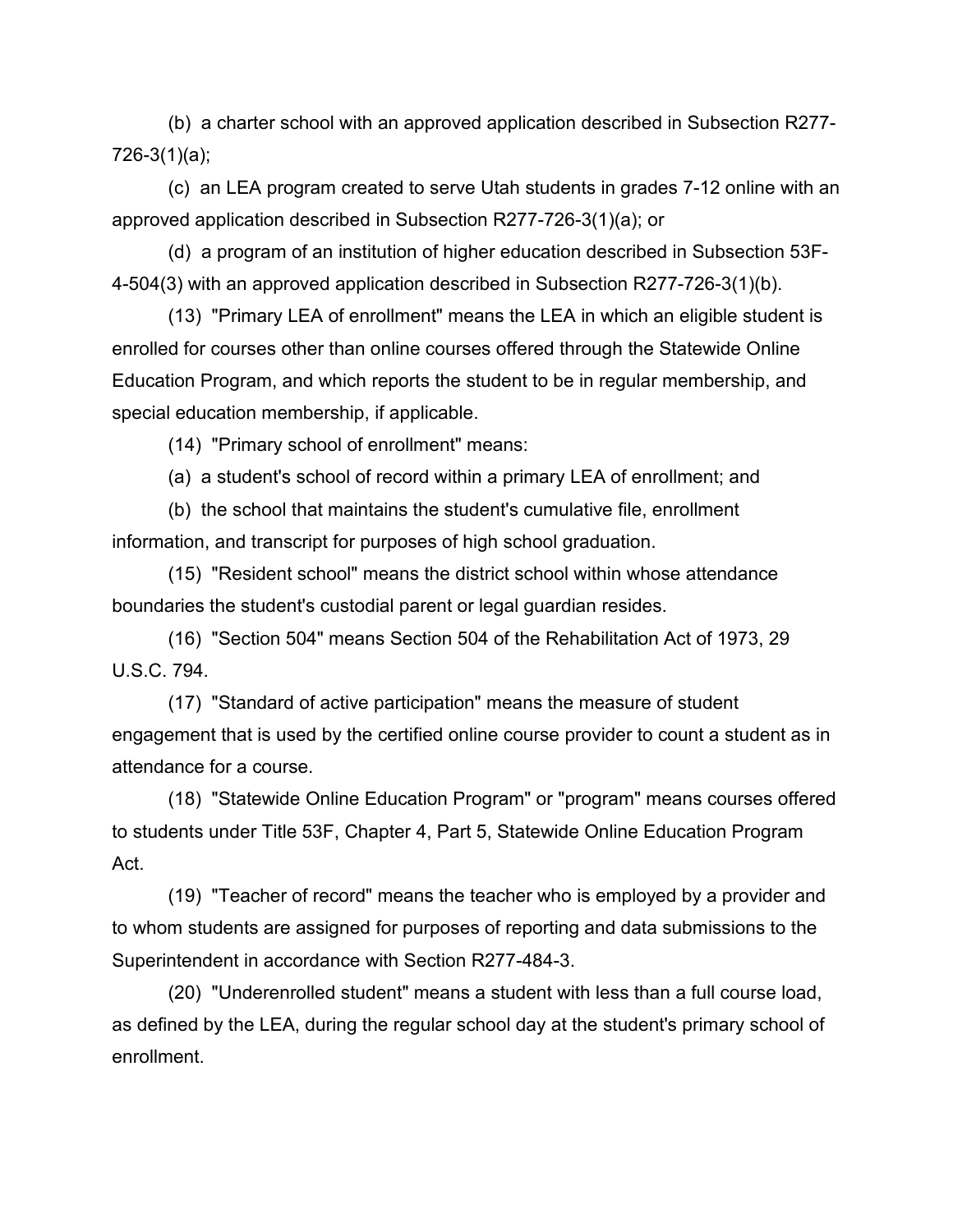(21) "USBE course code" means a code for a designated subject matter course assigned by the Superintendent.

(22) "Withdrawal from online course" means that a student withdraws or ceases participation in an online course as follows:

(a) within 20 calendar days of the start date of the course, if the student enrolls on or before the start date;

(b) within 20 calendar days of enrolling in a course, if the student enrolls after the start date;

(c) within 20 calendar days after the start date of the second 0.5 credit of a 1.0 credit course; or

(d) as the result of a student suspension from an online course following adequate documented due process by the provider.

## **R277-726-3. Incorporation of Provider Applications by Reference.**

(1) This rule incorporates by reference the June 2021 edition of:

(a) the LEA SOEP Provider Application and Statewide Services Agreement;

(b) the Higher Education SOEP Provider Application and Statewide Services Agreement, Utah Public Institutions of Higher Education;

(c) the Certified Online Provider SOEP Provider Application and Statewide Services Agreement; and

(d) the Certified Online Provider SOEP Provider Application and Statewide Services Agreement for Program Re-Admission.

(2) A copy of each provider application is located at:

(a) https://schools.utah.gov/edonline/prospectiveproviders; and

(b) the Utah State Board of Education - 250 East 500 South, Salt Lake City, Utah 84111.

#### **R277-726-4. Course Credit Acknowledgment (CCA) Process.**

(1) A student, a student's parent, a counselor, or a provider may initiate a CCA.

(2)(a) A counselor designated by a student's primary school of enrollment shall review the student's CCA to ensure consistency with: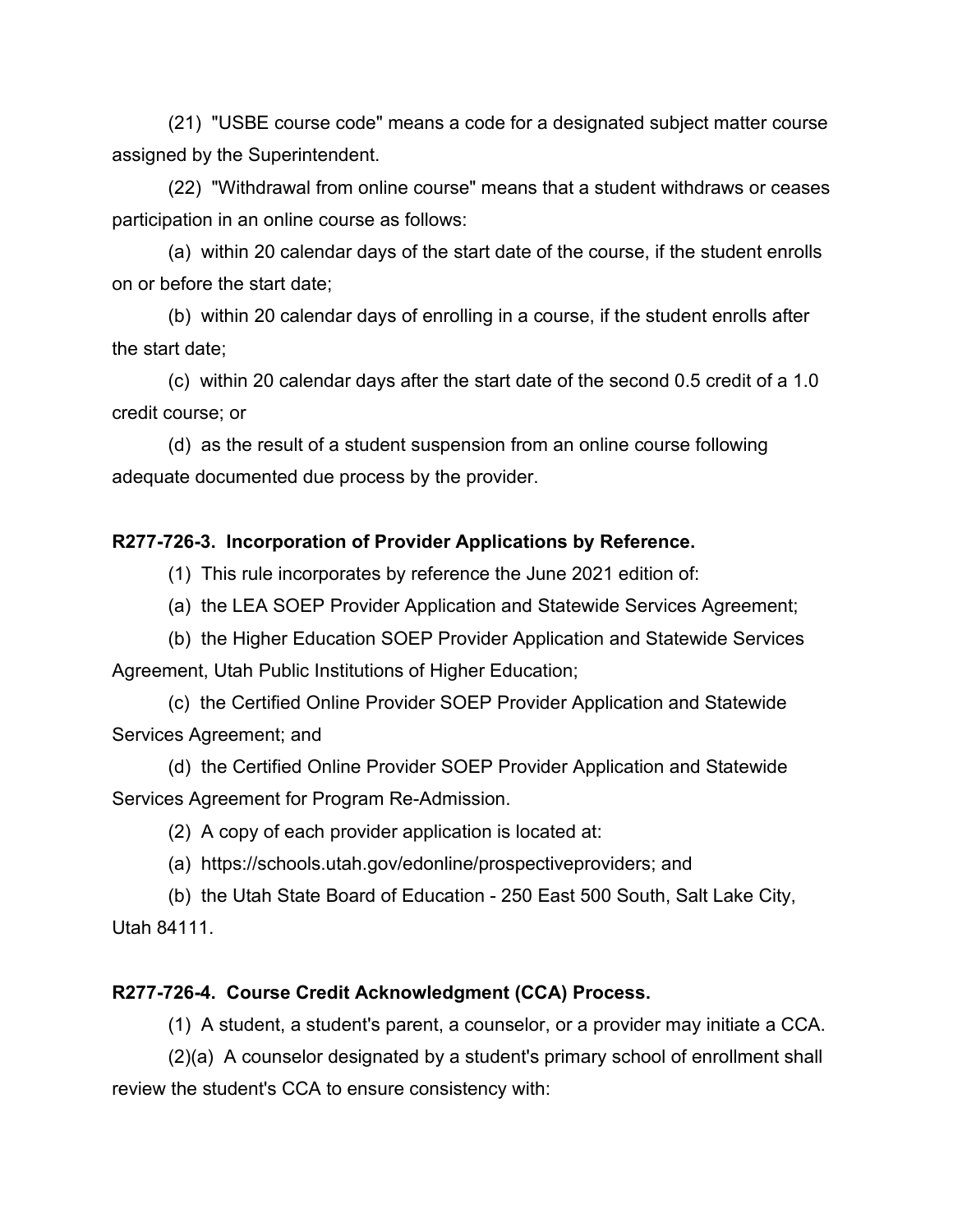(i) graduation requirements;

(ii) the student's plan for college and career readiness;

(iii) the student's IEP;

(iv) the student's Section 504 plan; or

(v) the student's international baccalaureate program.

(b) The primary school of enrollment shall return the CCA to the Superintendent within 72 business hours.

(3)(a) The primary school of enrollment is not required to meet with the student or parent for approval of a course request.

(b) The Superintendent shall notify a primary school of enrollment of a student's enrollment in the program.

(4) If a student enrolling in the program has an IEP, Section 504 plan, or qualifies for multilingual supports, the primary LEA or school of enrollment shall forward the IEP or description of 504 accommodations and other relevant supports to the provider within 72 business hours of receiving notice from the Superintendent that the provider has accepted the enrollment request.

(5) The Superintendent shall develop and administer procedures for facilitation of a CCA that informs the appropriate parties.

#### **R277-726-5. Eligible Student and Parent Rights and Responsibilities.**

(1) An eligible student may register for program credits consistent with Section 53F-4-503.

(2) An eligible student may exceed a full course load during a regular school year if:

(a) the student's plan for college and career readiness indicates that the student intends to complete high school graduation requirements and exit high school before the rest of the student's high school cohort; and

(b) the student's schedule demonstrates progress toward early graduation.

(3) In accordance with Subsection 53F-4-509(5), if a student enrolled in a program course exceeds a full course load during a regular school year, a primary LEA of enrollment may mark the student as an early graduate and increase membership in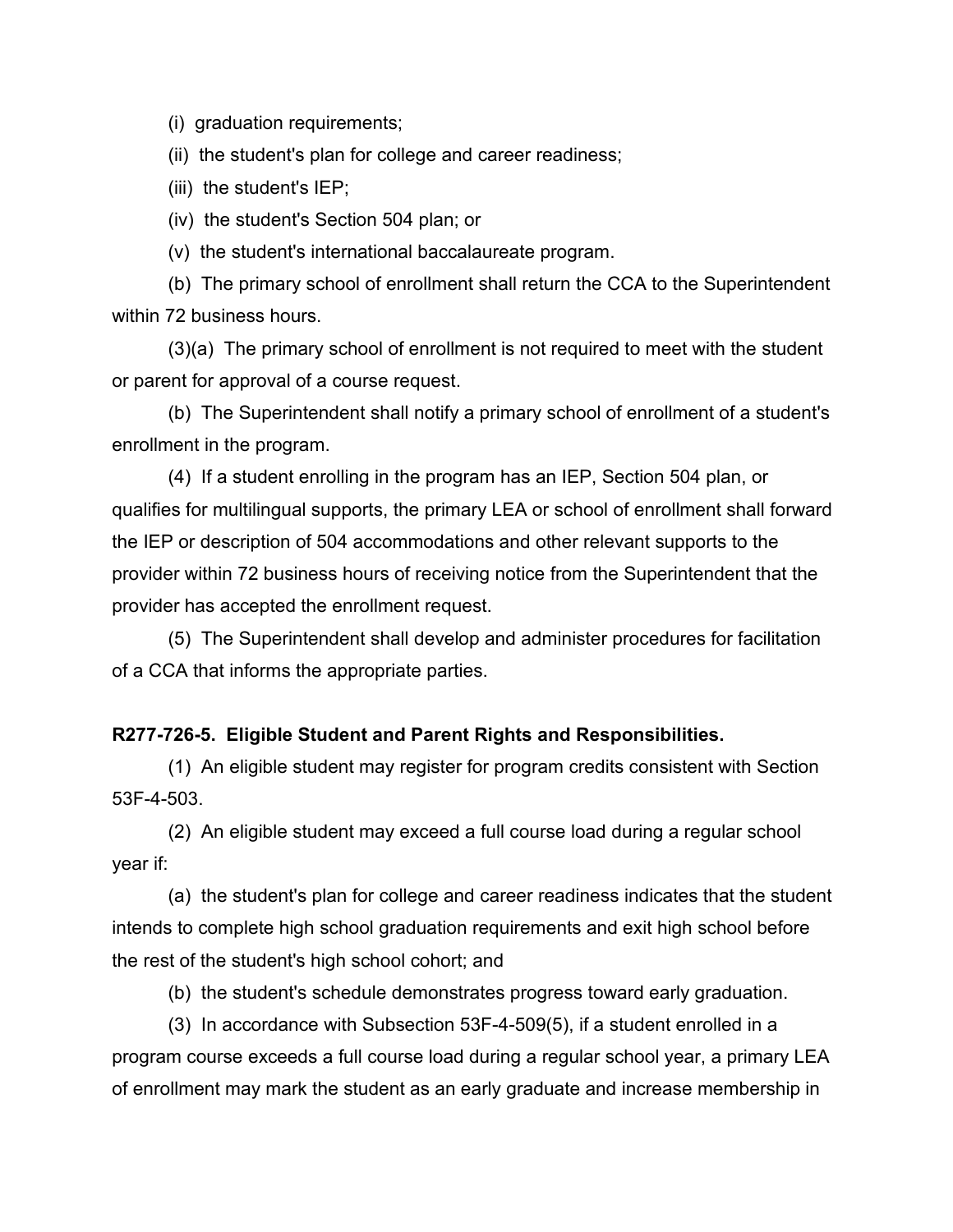accordance with Section R277-419-8 and Rule R277-484 to account for credits in excess of full-time enrollment in a local Student Information System.

(4)(a) An eligible student is expected to complete courses in which the student enrolls in a timely manner consistent with Section 53F-4-505 and requirements for attendance and participation in accordance with Subsection R277-726-(8)(15).

(b) If a student changes the student's enrollment for any reason, it is the student's or student's parent's responsibility to notify the provider immediately.

(5) A student should enroll in online courses, or declare an intention to enroll, during the school course registration period designated by the primary LEA of enrollment for regular course registration.

(6) A student may alter a course schedule by dropping a traditional course and adding an online course in accordance with the primary school of enrollment's same established deadline for dropping and adding traditional courses.

(7)(a) Notwithstanding Subsection (6), an underenrolled student may enroll in an online course at any time during a calendar year.

(b) If an underenrolled student enrolls in an online course as described in Subsection (7)(a), the primary school of enrollment may immediately claim the student for the adjusted portion of enrollment.

#### **R277-726-6. LEA Requirements and Responsibilities.**

(1) A primary school of enrollment shall facilitate student enrollment with any eligible providers selected by an eligible student consistent with course credit limits.

(2) A primary school of enrollment or a provider LEA shall use the CCA application, records, and processes provided by the Superintendent for the program.

(3) A primary school or LEA of enrollment shall provide information about available online courses and programs:

(a) in registration materials;

- (b) on the LEA's website; and
- (c) on the school's website.

(4) A primary school or LEA of enrollment shall provide the notice required under Subsection (3) concurrent with the high school course registration period designated by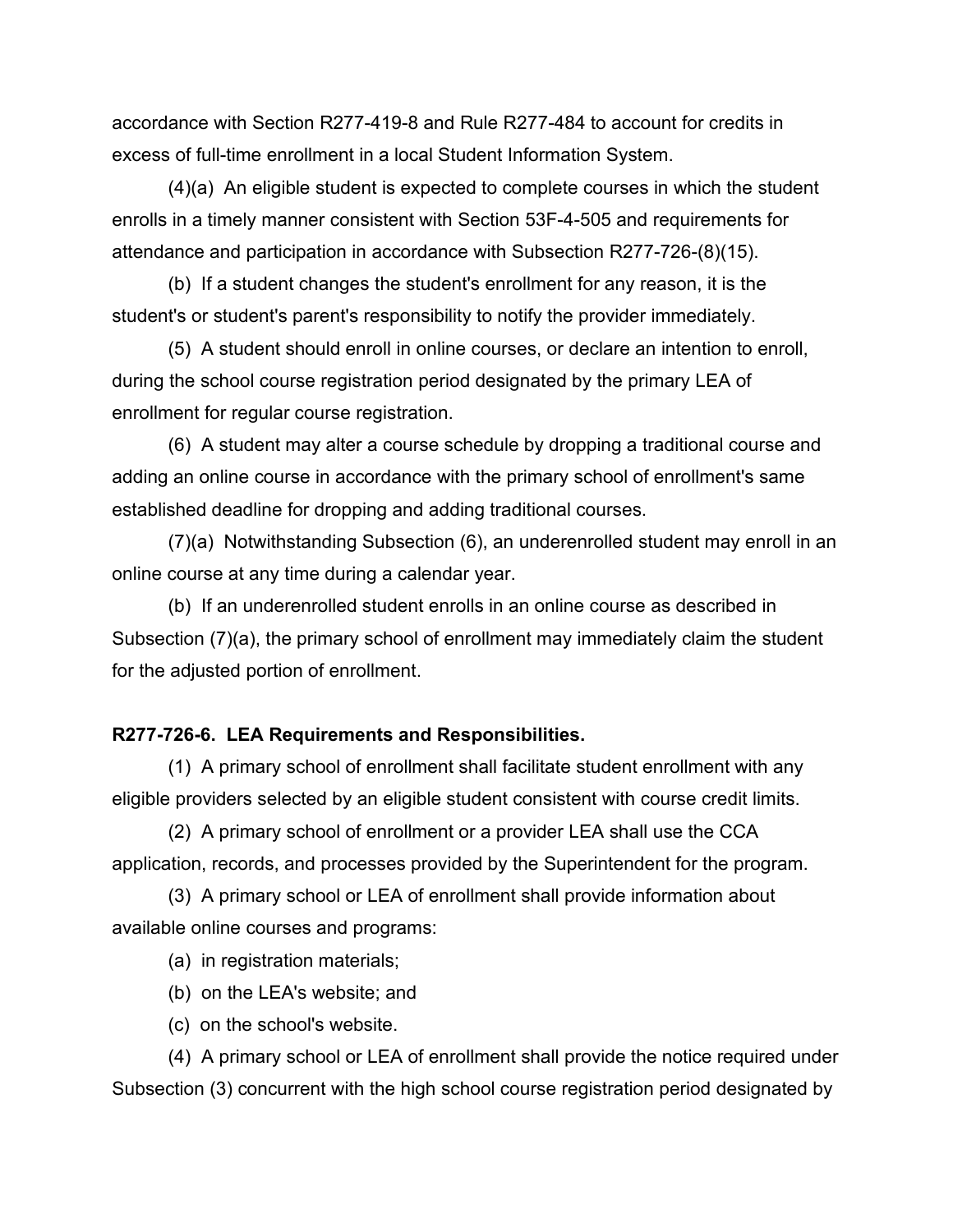the LEA for the upcoming school year to facilitate enrollment as required by Section 53F-4-513.

(5) A primary school of enrollment shall include a student's online courses in the student's enrollment records and, upon course completion, include online course grades and credits on the student's transcripts.

(6) A primary school of enrollment shall recognize credit earned toward high school graduation by a participating secondary student through courses completed before grade 9 for purposes of high school graduation provided that:

(a) the student has in the student's records documentation of the student's intention to graduate early; and

(b) the student is enrolled at a middle school or junior high school and a high school accredited in accordance with Rule R277-410.

(7) A primary school of enrollment shall determine fee waiver eligibility for participating public school students pursuant to R277-407.

(8)(a) If a participating student qualifies for a fee waiver, the student's primary LEA or school of enrollment shall provide the participating student access to an online course by:

(i) allowing a student access to necessary technology in a computer lab or other space within the school building during a school period or during the regular school day for the student to participate in an online course; or

(ii) providing a participating student technology and wi-fi needed for the student to participate outside of the school building.

(b) If a participating student who qualifies for a fee waiver is a home or private school student, the online course provider shall provide the participating home or private school student access to the online course.

(9) A primary school of enrollment shall provide participating students access to facilities for the student to participate in an online course during the regular school day, sports, extracurricular and co-curricular activities, and graduation services consistent with local policies governing participation irrespective of relative levels of participation in traditional courses versus Statewide Online Education courses.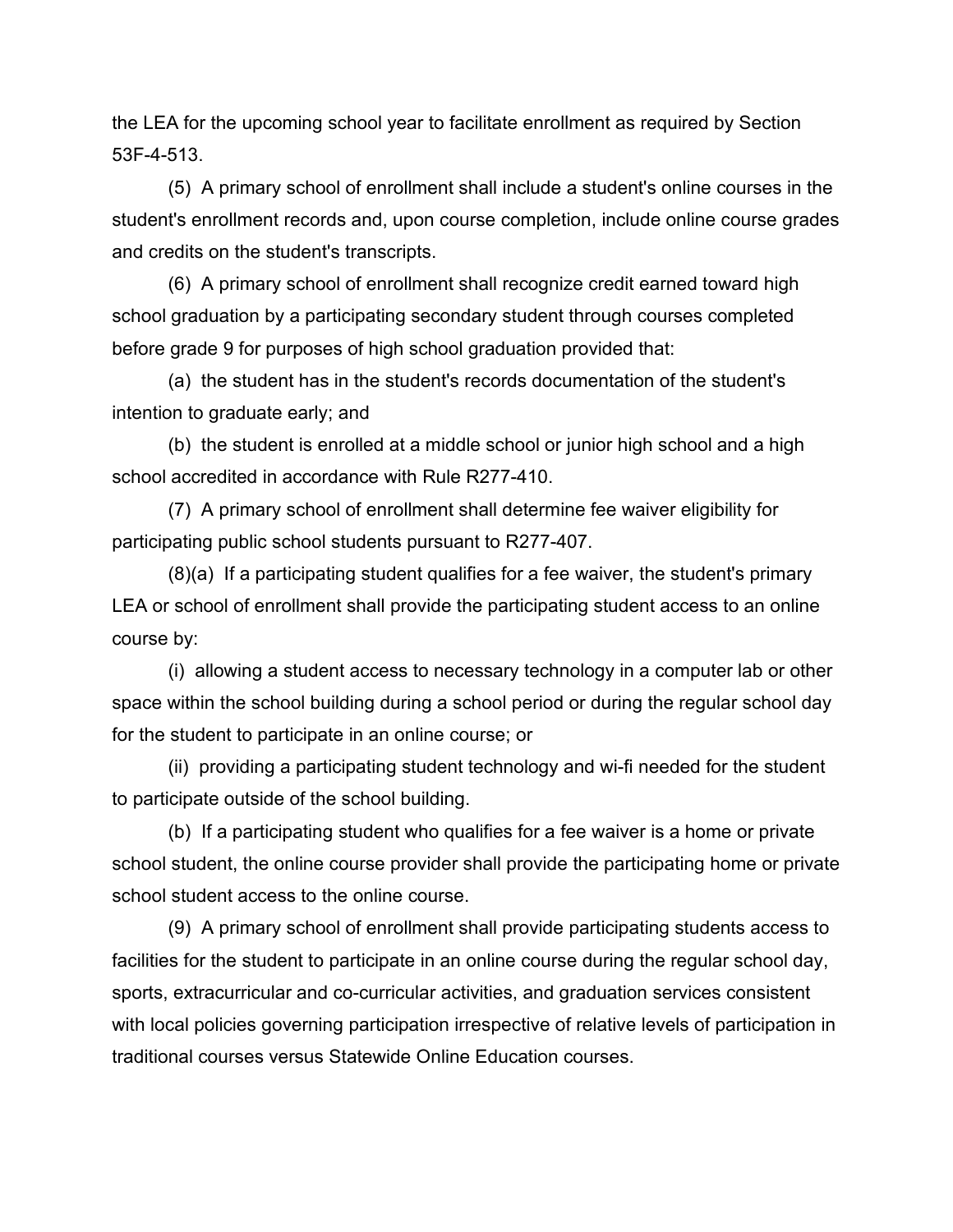(10)(a) If a participating student's primary school of enrollment is a middle school or junior high as defined in Rule R277-700, course completions will be recorded in a student's record of credit and course completion for grade 9 to allow recognition toward grades 9-12, high school graduation requirements, and post-secondary requirements.

(b) A primary LEA of enrollment accepting credit toward high school requirements is not required to independently verify:

(i) early graduation status; or

(ii) the non-supplanting nature of SOEP courses.

(11) When a student satisfactorily completes an online semester or quarter course, in accordance with the LEA's procedures, a designated counselor or registrar at the primary school of enrollment shall forward records of grades and high school graduation credit for students participating before grade 9 to the student's grade 9 primary school of enrollment for recording grades and credit per Subsection (10) once a student completes grade 8.

## **R277-726-7. Superintendent Requirements and Responsibilities.**

(1) The Superintendent shall provide a website for the program, including information required under Section 53F-4-512 and other information as determined by the Board.

(2) The Superintendent shall direct a provider to administer the Utah standards and high school assessments, as applicable, consistent with Section 53F-4-514 and Rule R277-404.

(3)(a) The Superintendent may determine space availability standards and appropriate course load standards for online courses consistent with Subsection 53F-4-  $512(3)(d)$ .

(b) Course load standards may differ based on subject matter.

(4) The Superintendent shall withhold funds from a primary LEA of enrollment and make payments to a provider consistent with Sections 53F-4-505 through 53F-4- 507.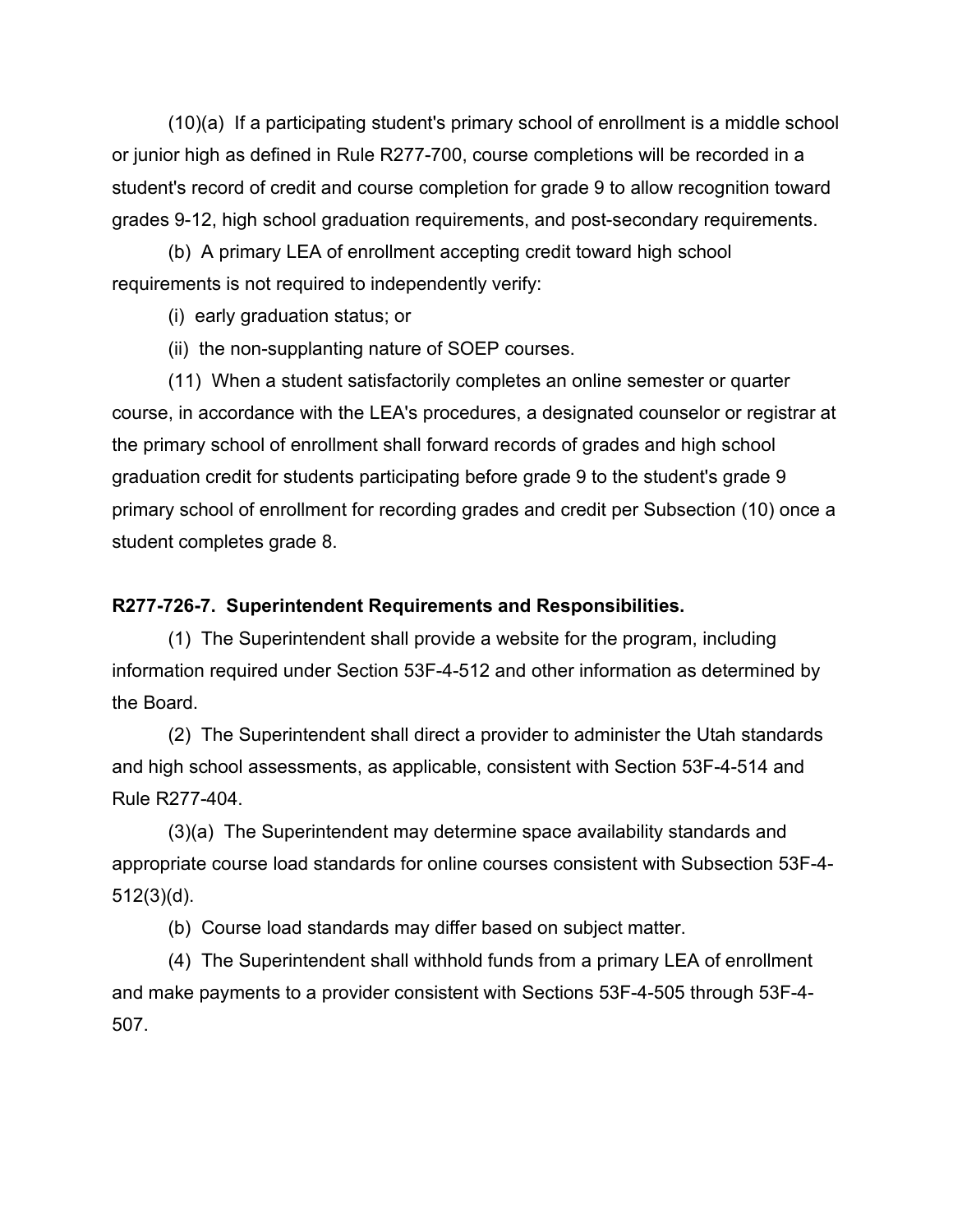(5) The Superintendent may refuse to provide funds under a CCA if the Superintendent finds that information has been submitted fraudulently or in violation of the law or Board rule by any of the parties to a CCA.

(6) The Superintendent shall receive and investigate complaints, and impose sanctions, if appropriate, regarding course integrity, financial mismanagement, enrollment fraud or inaccuracy, or violations of the law or this rule specific to the requirements and provisions of the program.

(7) If a Superintendent or federal entity's investigation finds that a provider has violated the IDEA or Section 504 provisions for a student taking online courses, the provider shall compensate the student's primary LEA of enrollment for costs related to compliance.

(8) The Superintendent may monitor an LEA's or program provider's compliance with any requirement of state or federal law or Board rule under the program.

(9) The Superintendent may withhold funds from a program provider for the participant's failure to comply with a reasonable request for records or information.

(10) Program records are available to the public subject to Title 63G, Chapter 2, Government Records Access and Management Act.

(11) The Superintendent shall withhold online course payment from a primary LEA of enrollment and payments to an eligible provider at the nearest monthly transfer of funds, subject to verification of information, in an amount consistent with, and when a provider qualifies to receive payment, under Subsection 53F-4-505(4).

(12) The Superintendent shall pay a provider consistent with Minimum School Program funding transfer schedules.

(13)(a) The Superintendent may make decisions on questions or issues unresolved by Title 53F, Chapter 4, Part 5, Statewide Online Program Act or this rule on a case-by-case basis.

(b) The Superintendent shall report decisions described in Subsection (13)(a) to the Board consistent with the purposes of the law and this rule.

#### **R277-726-8. Provider Requirements and Responsibilities.**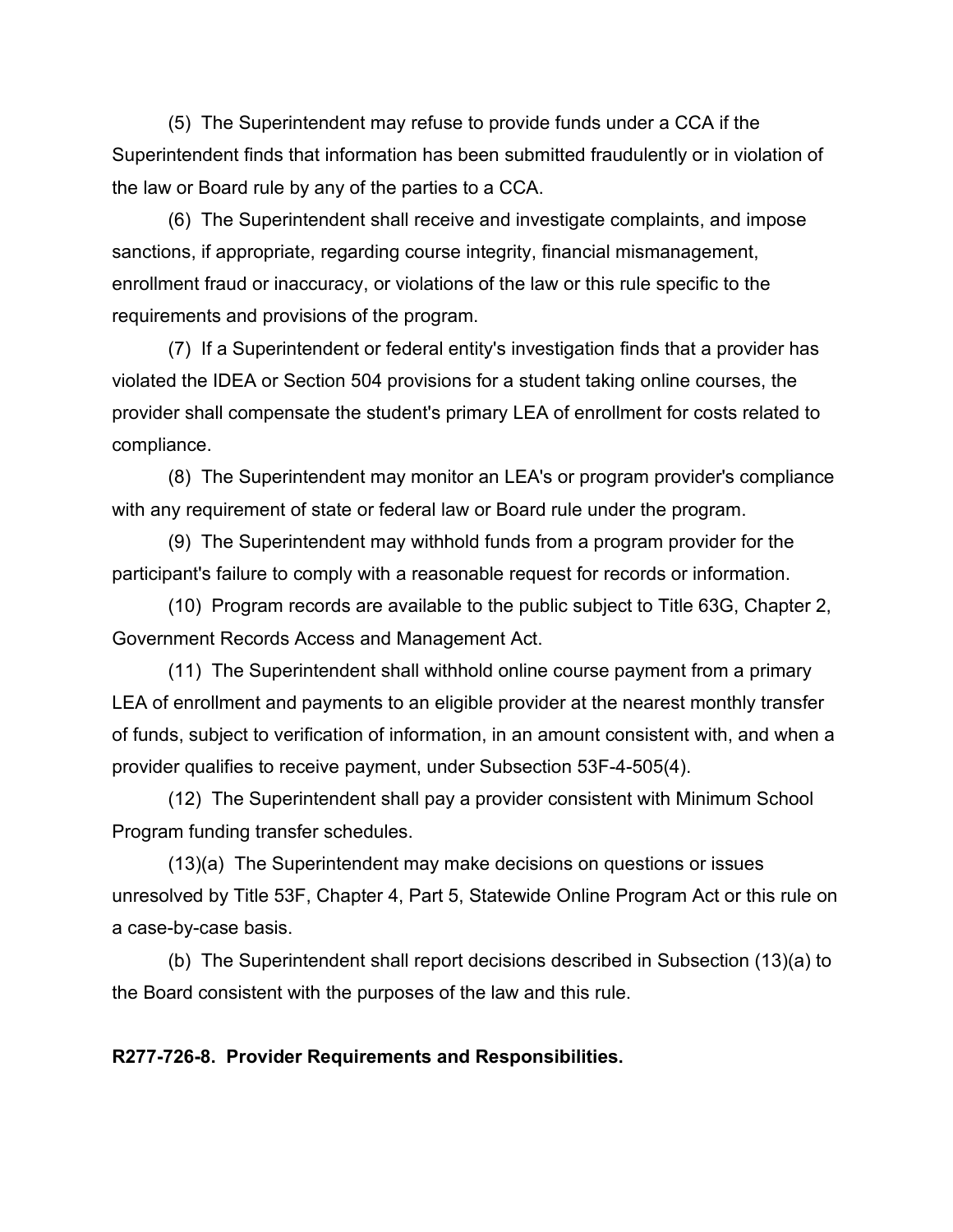(1)(a) A provider shall administer the applicable statewide assessments to a participating private or home school student as directed by the Superintendent, including proctoring the applicable statewide assessments, consistent with Section 53F-4-510 and Rule R277-404.

(b) A provider shall pay administrative and proctoring costs for the applicable statewide assessments described in Subsection (1)(a).

(2) A provider shall provide a parent or a student with email and telephone contacts for the provider during regular business hours to facilitate parent contact.

(3) A provider and any third party working with a provider shall, for all eligible students, satisfy Board requirements for:

(a) consistency with course standards;

(b) criminal background checks for provider employees;

- (c) documentation of student enrollment and participation; and
- (d) compliance with:
- (i) the IDEA;
- (ii) Section 504; and
- (iii) requirements for multilingual students.

(4) A provider shall receive payments for a student properly enrolled in the program from the Superintendent consistent with:

- (a) Board procedures;
- (b) Board timelines; and
- (c) Sections 53F-4-505 through 53F-4-508.

(5)(a) A provider may charge a fee consistent with other secondary schools.

(b) If a provider intends to charge a fee of any kind, the provider:

(i) shall notify the primary school of enrollment with whom the provider has the CCA of the purpose for fees and amounts of fees;

(ii) shall provide timely notice to a parent of required fees and fee waiver opportunities;

(iii) shall post fees on the provider website;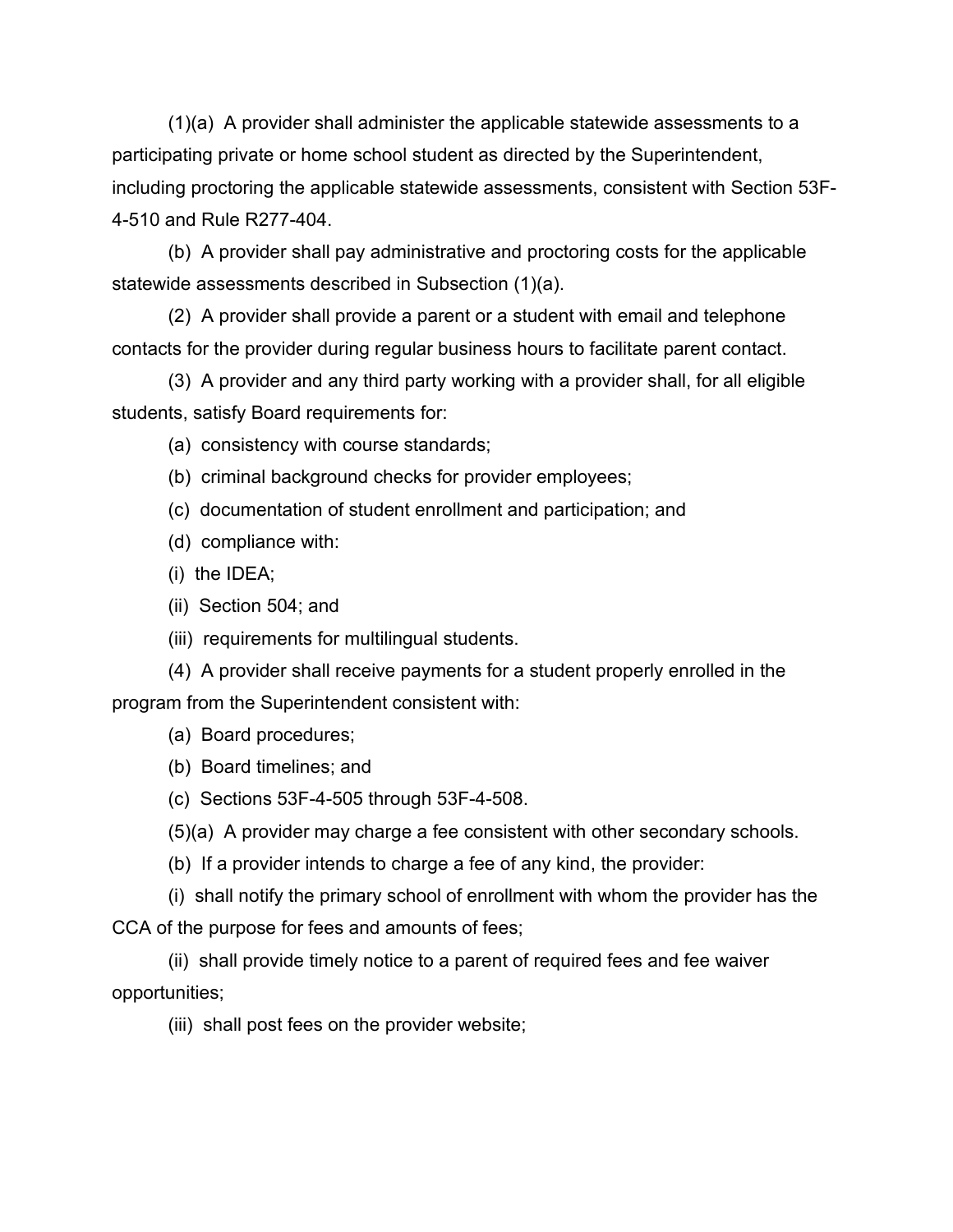(iv) shall be responsible for fee waivers for an eligible student, including materials for a student designated fee waiver eligible by a student's primary school of enrollment;

(v) shall satisfy the requirements of Rule R277-407, as applicable; and

(vi) shall provide fee waivers to home school or private school students who meet fee waiver eligibility at the provider's expense.

(6) A provider shall maintain a student's records and comply with the federal Family Educational Rights and Privacy Act, Title 53E, Chapter 9, Part 3, Utah Family Educational Rights and Privacy Act, and Rule R277-487, including:

(a) protecting the confidentiality of a student's records and providing a parent and an eligible student access to records; and

(b) providing a parent or student documentation of educational performance, including:

(i) test scores;

(ii) grades;

(iii) progress and performance measures; and

(iv) completion of credit.

(7) Except as otherwise provided in this Rule R277-726, a provider shall submit a student's credit and grade to the Superintendent, using processes and applications provided by the Superintendent for this purpose, to a designated counselor or registrar at the primary school of enrollment, and the student's parent no later than:

(a) 30 days after a student satisfactorily completes an online semester or quarter course; or

(b) June 30 of the school year.

(8) A provider may not withhold a student's credits, grades, or transcripts from the student, parent, or the student's school of enrollment for any reason.

(9)(a) If a provider suspends or expels a student from an online course for disciplinary reasons, the provider shall notify the student's primary LEA of enrollment by placing the student on disciplinary withdrawal.

(b) A provider is responsible for due process procedures for student disciplinary actions in the provider's online program.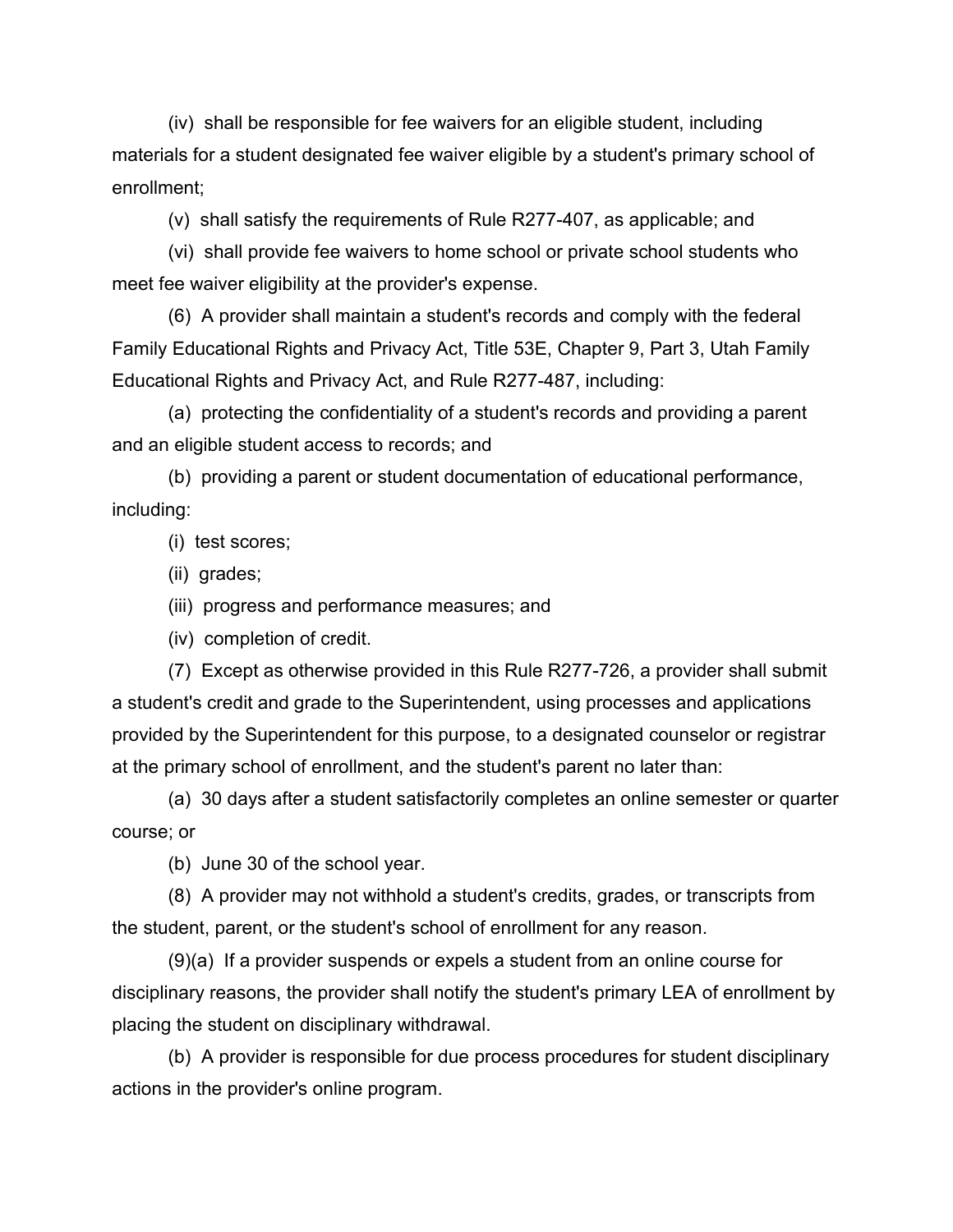(c)(i) A provider shall notify the Superintendent of a student's administrative withdrawal, if the student is inactive in a course for more than ten days, using forms and processes developed by the Superintendent for this purpose.

(ii) If a student, parent, or counselor fails to request reinstatement following notification under Subsection (c)(i), the provider shall formally withdraw the student within 72 hours and notify the student, parent, and primary LEA of the action.

(10) If a student entitled to services under the IDEA is removed from an online program, the primary LEA shall work with the student and the student's parents to identify alternatives to provide a free and appropriate public education.

(11)(a) A provider shall provide to the Superintendent a list of course options using USBE-provided course codes.

(b) Program courses shall be coded as semester or quarter courses.

(c) A provider shall update the provider's course offerings annually.

(12) A provider shall serve a student on a first-come-first-served basis who desires to take courses and who is designated eligible by a primary school of enrollment if desired courses have space available.

(13) A provider shall maintain and provide records and systems as part of a public online school or program, including:

(a) financial and enrollment records;

(b) information for accountability, program monitoring, and audit purposes; and

(c) providing timely documentation of student participation, enrollment, educator credentials, and other additional data for purposes including giving a student's primary school of enrollment access to the student's records to appropriately support the student.

(14) A provider shall maintain the following for at least five calendar years after the student graduates:

- (a) test scores;
- (b) student grades;
- (c) completion of credit; and
- (d) other progress and performance measures.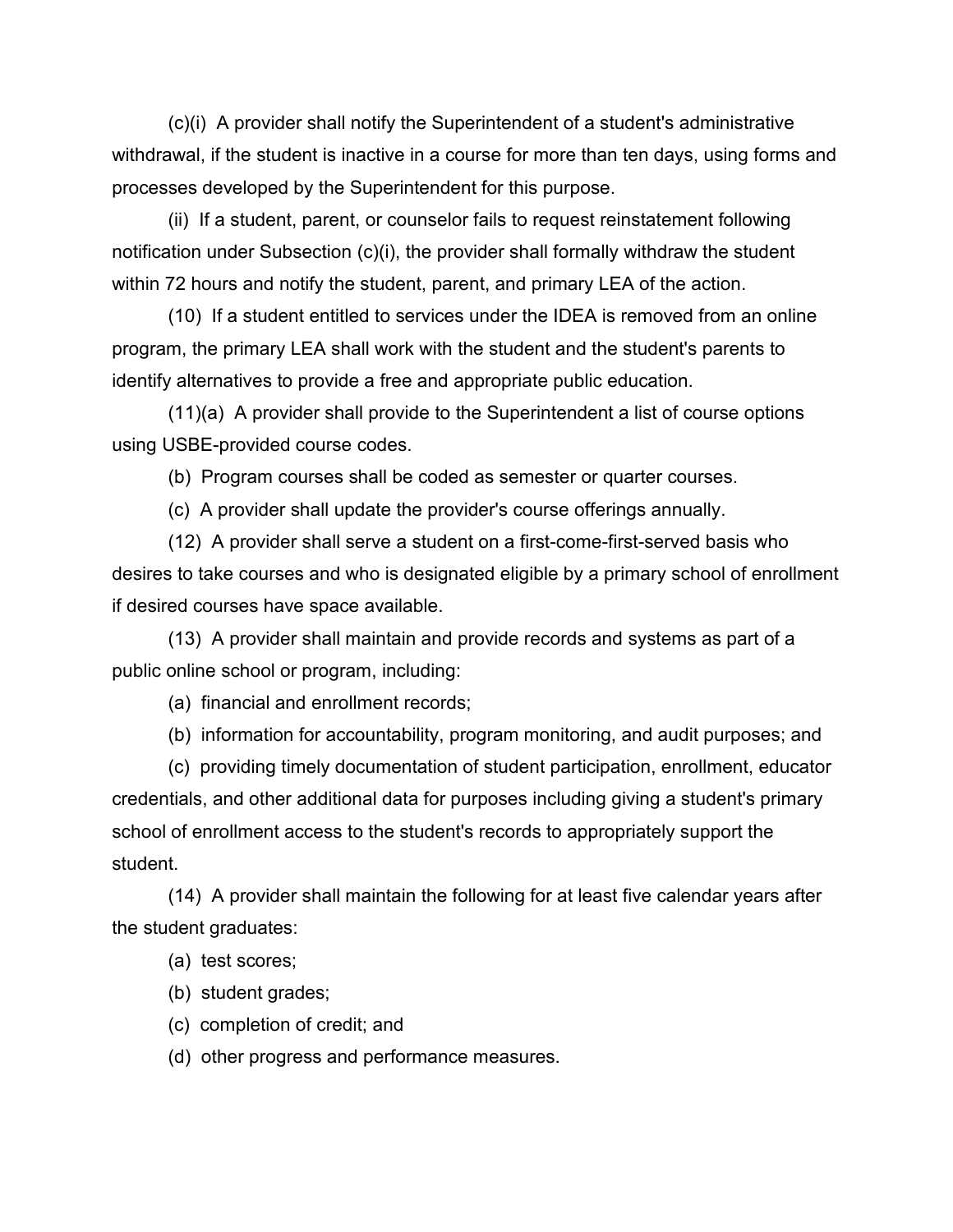(15)(a) A provider is responsible for complete and timely submissions of record changes to executed CCAs and submission of other reports and records as required by the Superintendent.

(b) A provider shall update CCAs to the nearest credit value earned by June 30 annually.

(c) A provider may only maintain an CCA open after June 30 if a student remains actively engaged in coursework, meeting the provider's standard of active participation.

(16) A provider shall inform a student and the student's parent of expectations for active participation before the inception of course work, including informing the student and the student's parent of travel expectations to fulfill course requirements.

(17)(a) An LEA may participate in the program as a provider by offering a school or program consistent with Rule R277-115 to a Utah secondary student in grades 6-12 who is not a resident student of the LEA and a regularly-enrolled student of the LEA consistent with Sections 53F-4-501 and 53F-4-503.

(b) An LEA program created in accordance with Subsection (18)(a) for serving students in grades 9-12 online must partner with an accredited school and shall:

(i) report grades and credit earned by a student to the Superintendent; and

(ii) record educator assignments consistent with Rule R277-484.

(18) A program school or program shall:

(a) be accredited by the accrediting entity adopted by the Board consistent with Rule R277-305;

(b) have a designated administrator who meets the requirements of Rule R277- 520;

(c) ensure that a student who qualifies for a fee waiver receives services offered by and through the public schools consistent with Section 53G-7-504 and Rule R277- 407;

(d) maintain student records consistent with:

(i) the federal Family Educational Rights and Privacy Act, 20 U.S.C. Sec 1232g and 34 CFR Part 99;

(ii) Rule R277-487;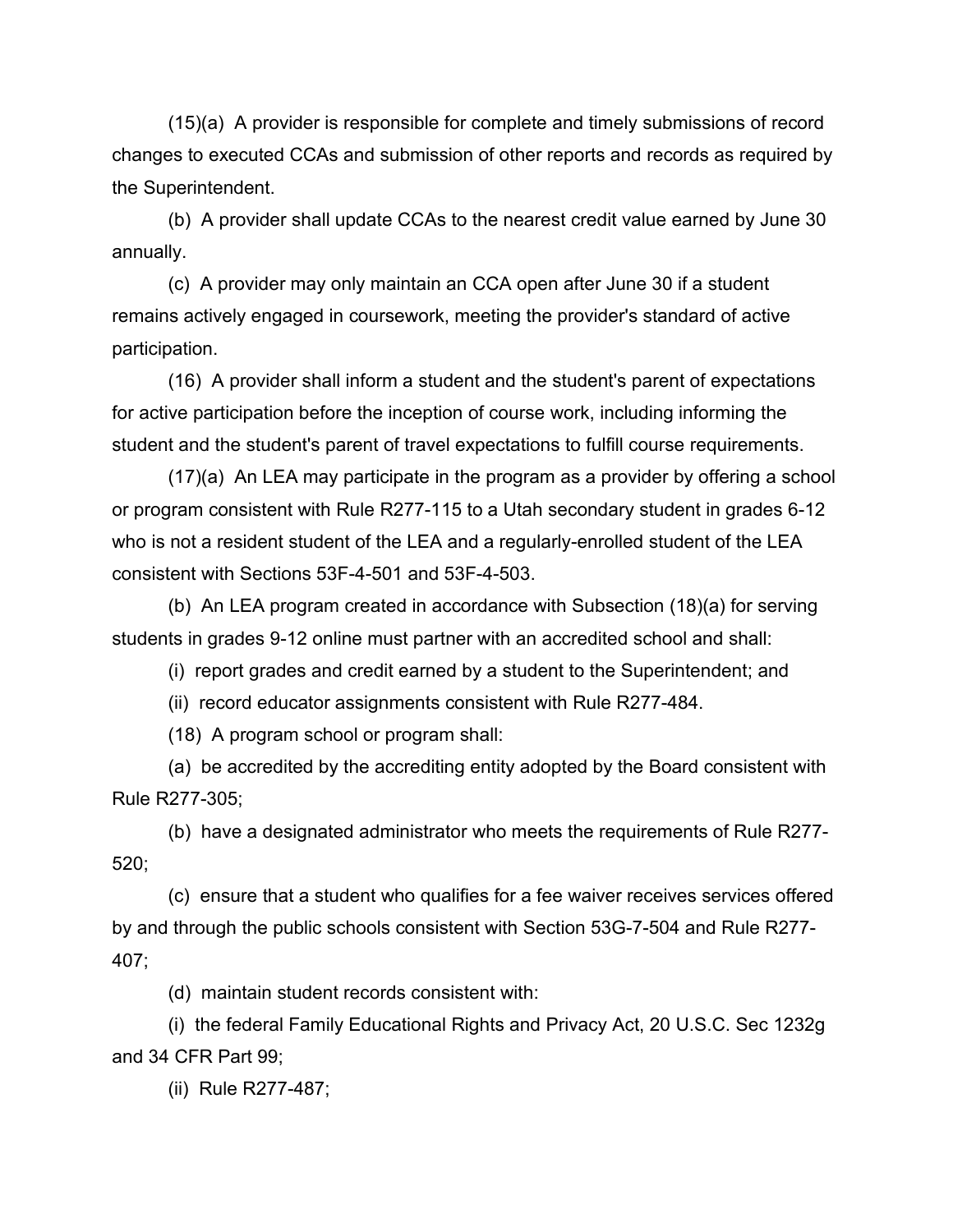(iii) this Rule R277-726; and

(e) shall offer course work:

(i) aligned with Utah Core standards;

(ii) in accordance with program requirements; and

(iii) in accordance with Rules R277-700 and R277-404;

(f) shall not issue transcripts under the name of a third party provider; and

(g) shall record teaching assignments by November 15 annually consistent with Rule R277-484 and Section R277-512-7, either directly or through a partner school in accordance with Subsection (18)(b).

(19) An LEA that offers an online program or school as a provider under the program:

(a) shall employ only educators licensed in Utah as teachers;

(b) may not employ an individual whose educator license has been suspended or revoked;

(c) shall require employees to meet requirements of Title 53G, Chapter 11, Part 4, Background Checks, before the provider offering services to a student;

(d) may only employ teachers who meet the requirements of Rule R277-301, Educator Licensing - Highly Qualified Assignment;

(e) for a provider that provides an online course to a private or home school student, shall agree to administer and have the capacity to proctor and carry out the applicable statewide assessments, consistent with Sections 53E-4-302, 53F-2-103, and Rule R277-404;

(f) in accordance with Section R277-726-8, shall provide services to a student consistent with requirements of the IDEA, Section 504, and Title VI of the Civil Rights Act of 1964 for multilingual students;

(g) shall submit CCAs to the Superintendent before the provider initiating instruction of a student;

(h) may not begin offering instruction to a student until the Superintendent issues a notice of enrollment for the student for each course the student participates in; and

(i) shall agree that funds shall be withheld by the Superintendent consistent with Sections 53F-4-505, 53F-4-506, and 53F-4-508.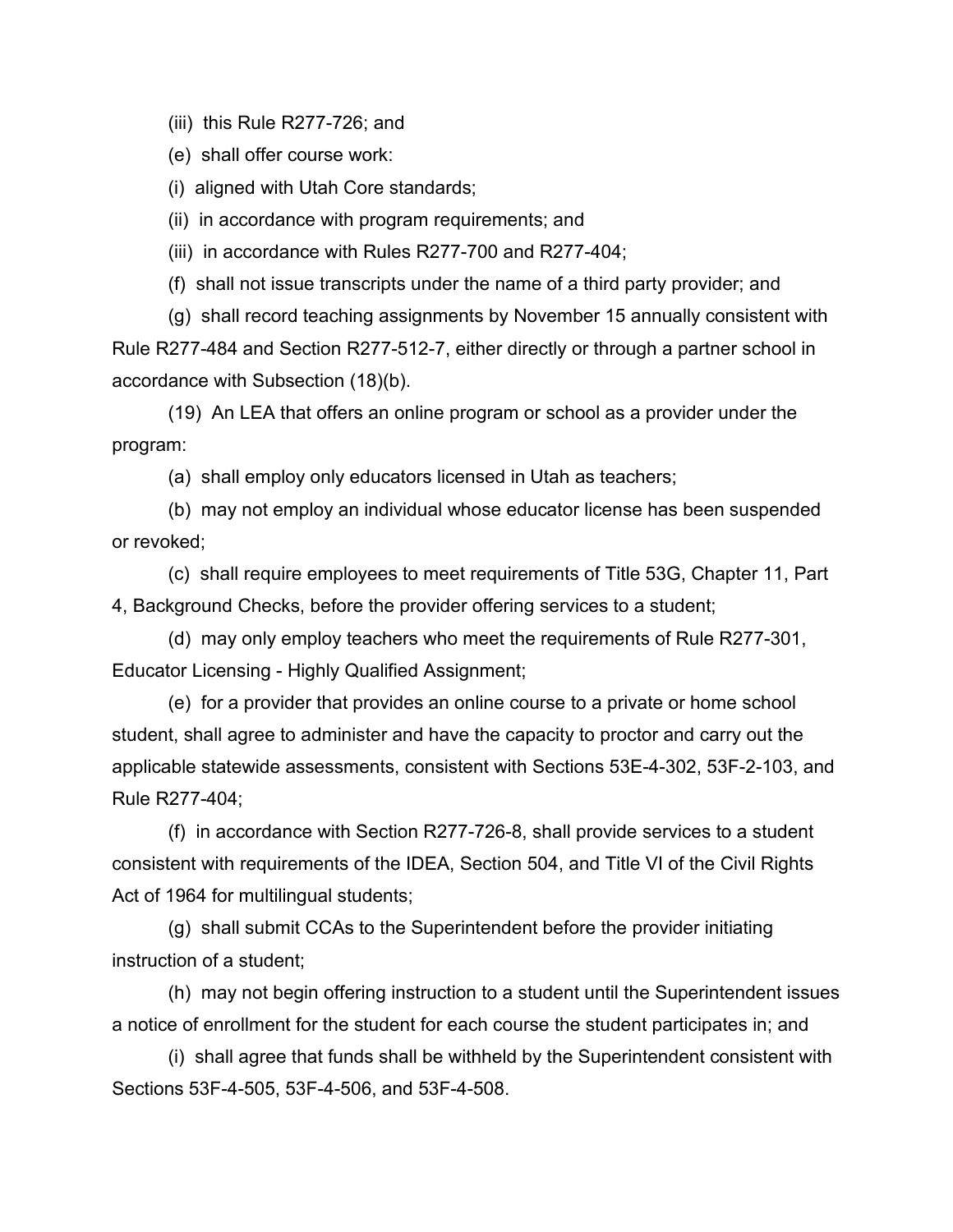(21) A provider shall post required information online on the provider's individual website including required assessment and accountability information.

(22)(a) A provider contracting with a third party to provide educational services to students participating with the provider through the Statewide Online Education Program shall:

(b) develop a written monitoring plan to supervise the activities and services provided by the third party provider to ensure:

(i) a third party provider is complying with:

(A) federal law;

(B) state law; and

(C) Board rules;

(ii) curriculum provided by a third party provider is aligned with the Board's core standards and rules;

(iii) a third party provider has access to curriculum for alignment and adjustment to ensure the curriculum is consistent with the Utah core standards in Rule R277-700 and a Board approved core code;

(iv) supervision of third party facilitation and instruction by an educator licensed in Utah:

(A) employed by the provider, and

(B) reported as teacher of record per Section R277-484-3 and Subsection R277- 726-2(3); and

(iv) consistent with the LEA's administrative records retention schedule, maintenance of documentation of the LEA's supervisory activities.

(23) A provider shall offer courses consistent with standards outlined in an applicable Statewide Services Agreement, which may be updated or amended to reflect changes in law, rule or recommended practice.

(24) A provider shall maintain a course completion rate of at least 80% annually to remain in good standing with the program.

(25) A provider is subject to the same approval and annual performance review as described for a certified online course provider in Subsections R277-726-12(1)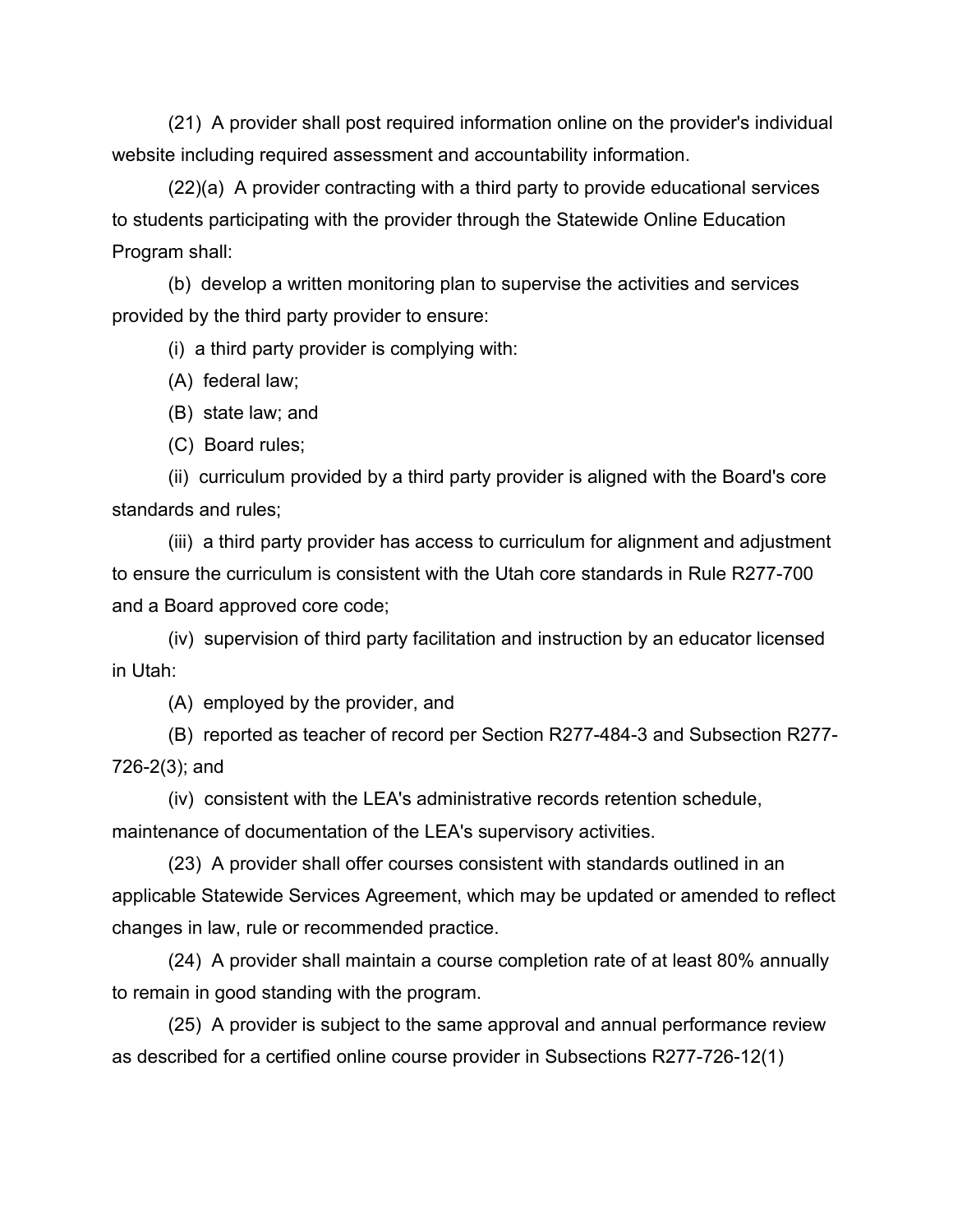through (10) while utilizing the applicable applications for a provider described in Subsections R277-726-3(1)(a) and (b).

## **R277-726-9. Services to Students with Disabilities Participating in the Program.**

(1)(a) If a student wishes to receive services under Section 504 of the Rehabilitation Act of 1973, the student shall make a request with the student's primary school of enrollment.

(b) The primary school of enrollment shall evaluate a student's request under Subsection (1)(a) and determine if a student is eligible for Section 504 accommodations.

(c) If the primary school of enrollment determines the student is eligible, the school shall prepare a Section 504 plan and implement the plan in accordance with Subsection (2)(b).

(2)(a) If a student requests services related to an existing Section 504 accommodation, a provider shall:

(i) except as provided in Subsection (2)(b), review and implement the plan for the student; and

(ii) provide the services or accommodations to the student in accordance with the student's Section 504 plan.

(b) An LEA of enrollment shall provide a Section 504 plan of a student to a provider within 72 business hours if:

(i) the student is enrolled in a primary LEA of enrollment; and

(ii) the primary LEA of enrollment has a current Section 504 plan for the student.

(3) For a student enrolled in a primary LEA of enrollment, if a student participating in the program qualifies to receive services under the IDEA:

(a) the student's primary LEA of enrollment shall:

(i) working with a provider LEA representative, review or develop an IEP for the student within ten days of enrollment;

(ii) working with a provider LEA representative, update an existing IEP with necessary accommodations and services, considering the courses selected by the student;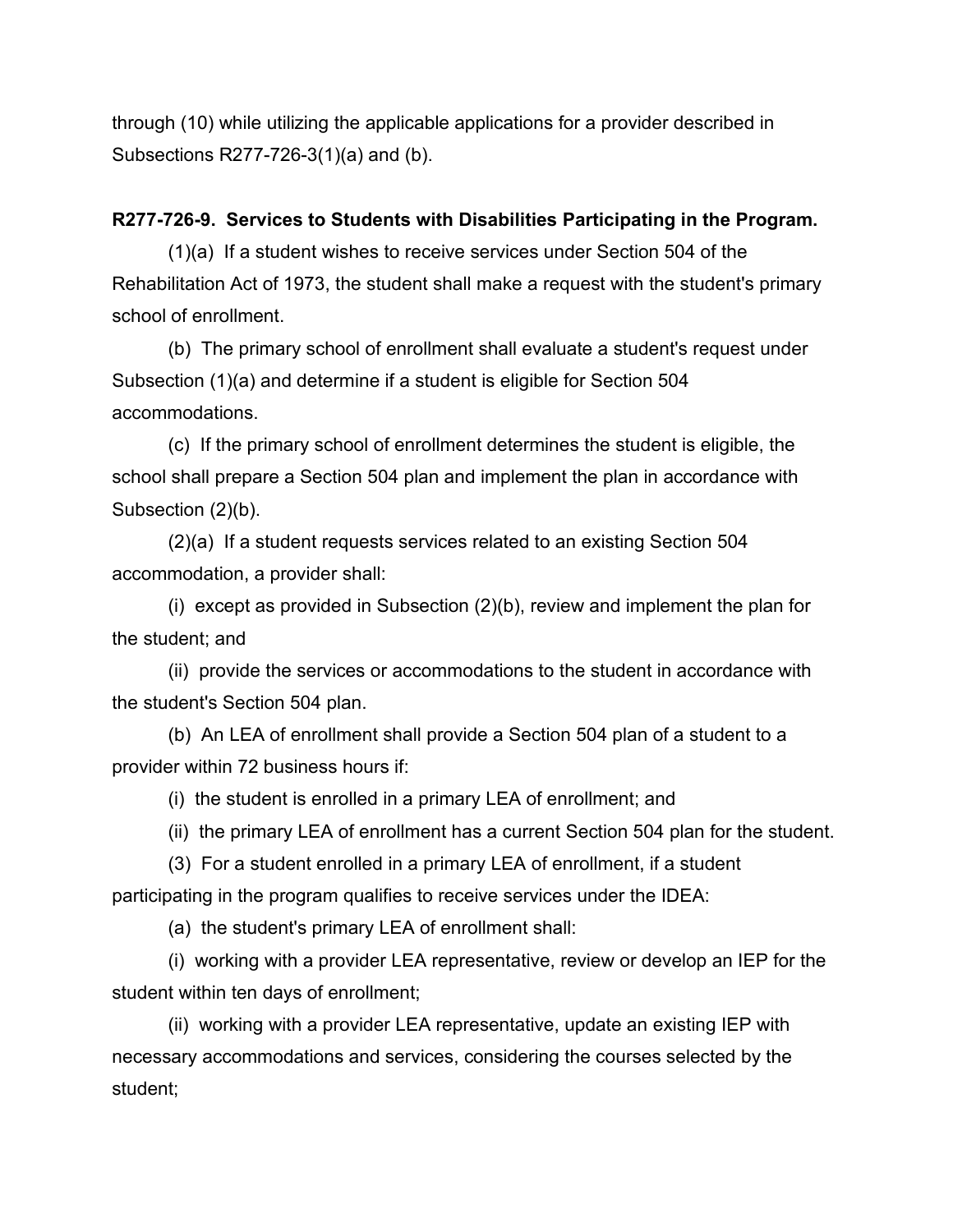(iii) provide the IEP described in Subsection  $(3)(a)(i)$  to the provider within 72 business hours of completion of the student's IEP; and

(iv) continue to claim the student in the primary LEA of enrollment's membership; and

(b) the provider shall provide special education services and accommodations to the student in accordance with the student's IEP described in Subsection (3)(a)(i).

(4) If a home or private school student requests an evaluation for eligibility to receive special education services:

(a) the home or private school student's resident school shall:

(i) evaluate the student's eligibility for services under the IDEA;

(ii) if eligible, the student may enroll in the LEA that will prepare an IEP for the student, with input from the provider LEA, in accordance with the timelines required by the IDEA;

(iii) provide the IEP described in Subsection  $(4)(a)(ii)$  to the provider within 72 business hours of completion of the student's IEP; and

(b) the provider shall provide special education services and accommodations to the student in accordance with the student's IEP described in Subsection (4)(a)(i) including in cases where the provider utilizes a third party provider for delivery of educational or other services.

#### **R277-726-10. Home and Private School Appropriation.**

(1) The Superintendent shall allocate the annual appropriation for home and private school tuition, along with any carryover or unobligated funds, as follows:

(a) Before December 1 annually, the Superintendent shall accommodate home school students with at least 50% of the total appropriation for home and private school students, unless the home school demand is less.

(b) After December 1 annually, until available funds are obligated, the Superintendent shall:

(i) receive and accept enrollment requests on a first come, first served basis; and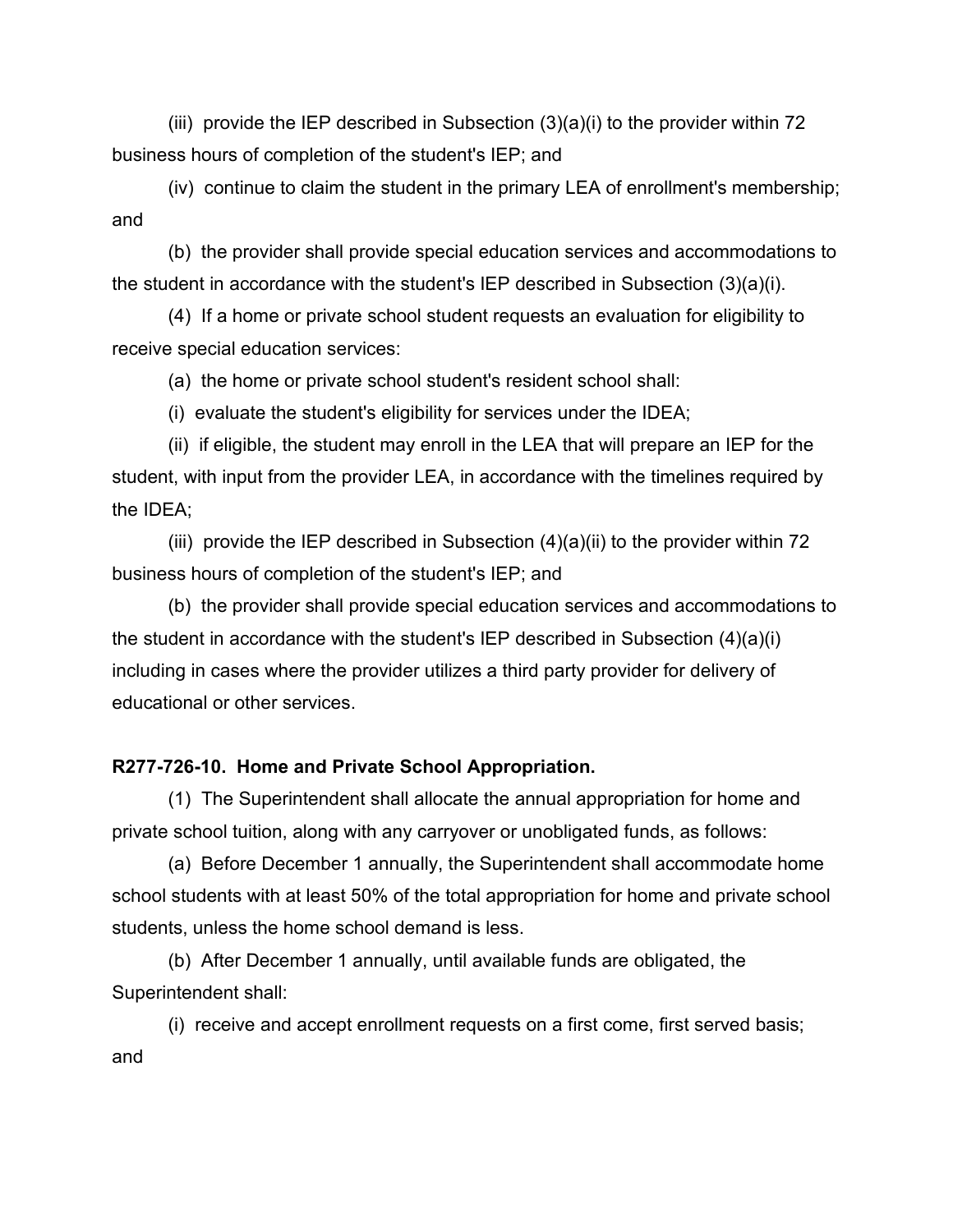(ii) offer preference to home school students in the event demand exceeds available funding.

(3) If home school or private school student funds remain by December 1, the Superintendent may release the funds for any pending enrollment requests.

# **R277-726-11. Other Information.**

(1) A primary school of enrollment shall set reasonable timelines and standards.

(2) A provider shall adhere to timelines and standards described in Subsection

(1) for student grades and enrollment in online courses for purposes of:

(a) school awards and honors;

- (b) Utah High School Activities Association participation; and
- (c) high school graduation.

# **R277-726-12. Certified Online Course Provider Application Approval, Program Requirements, and Fees.**

(1) An entity other than an online course provider may become a certified online course provider if the entity submits an application described in Subsection R277-726-  $3(1)(c)$ .

(2) An entity other than an online course provider shall submit the application described in Subsection R277-726-3(1)(c) on or before the annual deadline established by the Superintendent.

(3) The Superintendent shall review each application within a reasonable amount of time.

(4) If the Superintendent finds the application submitted is satisfactory, including a demonstration of the entity's ability to adhere to requirements within the application, this Rule R277-726, and state law, the Superintendent shall forward the application to the Board for final approval.

(5) Once approved by the Board, an entity shall become a certified online course provider.

(6) A certified online course provider shall adhere to requirements to remain certified and in good standing within the program including: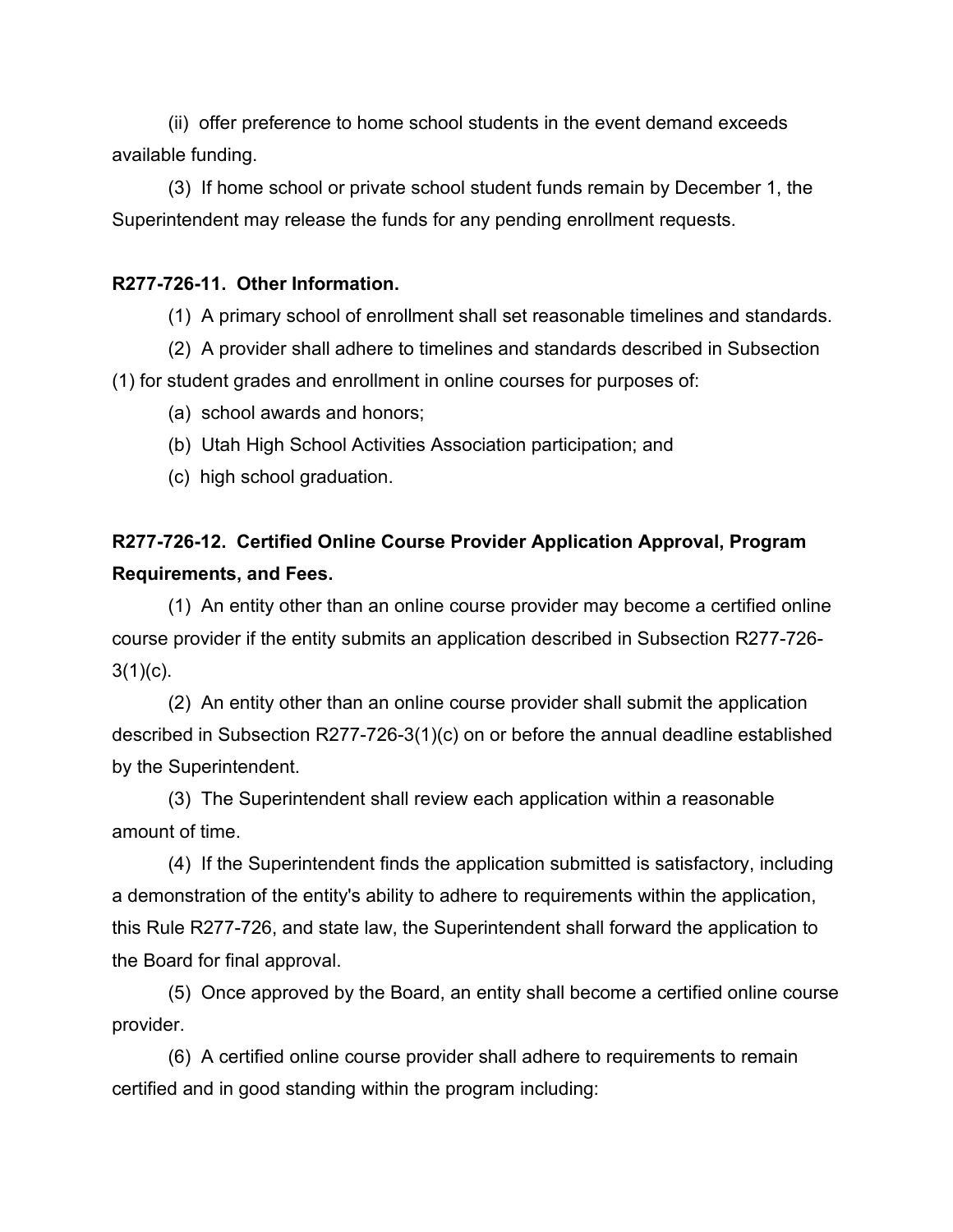(a) requirements applicable to an online course provider described in this Rule R277-726, including the requirement to maintain a course completion rate of at least 80%;

(b) additional requirements prescribed in the application described in Subsection R277-726-3(1)(c); and

(c) state laws applicable to an online course provider including Sections 53F-4- 501 et. seq.

(7) A certified online course provider shall be subject to an annual performance review by the Superintendent.

(8) If the Superintendent finds the certified online course provider is not in compliance with any requirement as outlined in Subsection (6) of this part, the Superintendent shall provide the certified online course provider with a list of noncompliance issues and a reasonable timeline for the certified online course provider to cure the instances of non-compliance.

(9) If the certified online course provider fails to correct instances of noncompliance within the allotted timeline, the certified online course provider shall be removed from the program.

(10) A certified online course provider that has been removed from the program may apply in the application round following removal from the program for re-admission to the program using the application described in Subsection R277-726-3(1)(d).

(11) A certified online course provider shall remit fees to the Superintendent for participation in the program as follows:

(a) 5% of revenue collected for the first \$200,000 received pursuant to Section 53F-4-505; and

(b) 1% of revenue collected after the first \$200,000 received pursuant to Section 53F-4-505.

**KEY: statewide online education program Date of Last Change: May 11, 2022 Notice of Continuation: January 13, 2022**